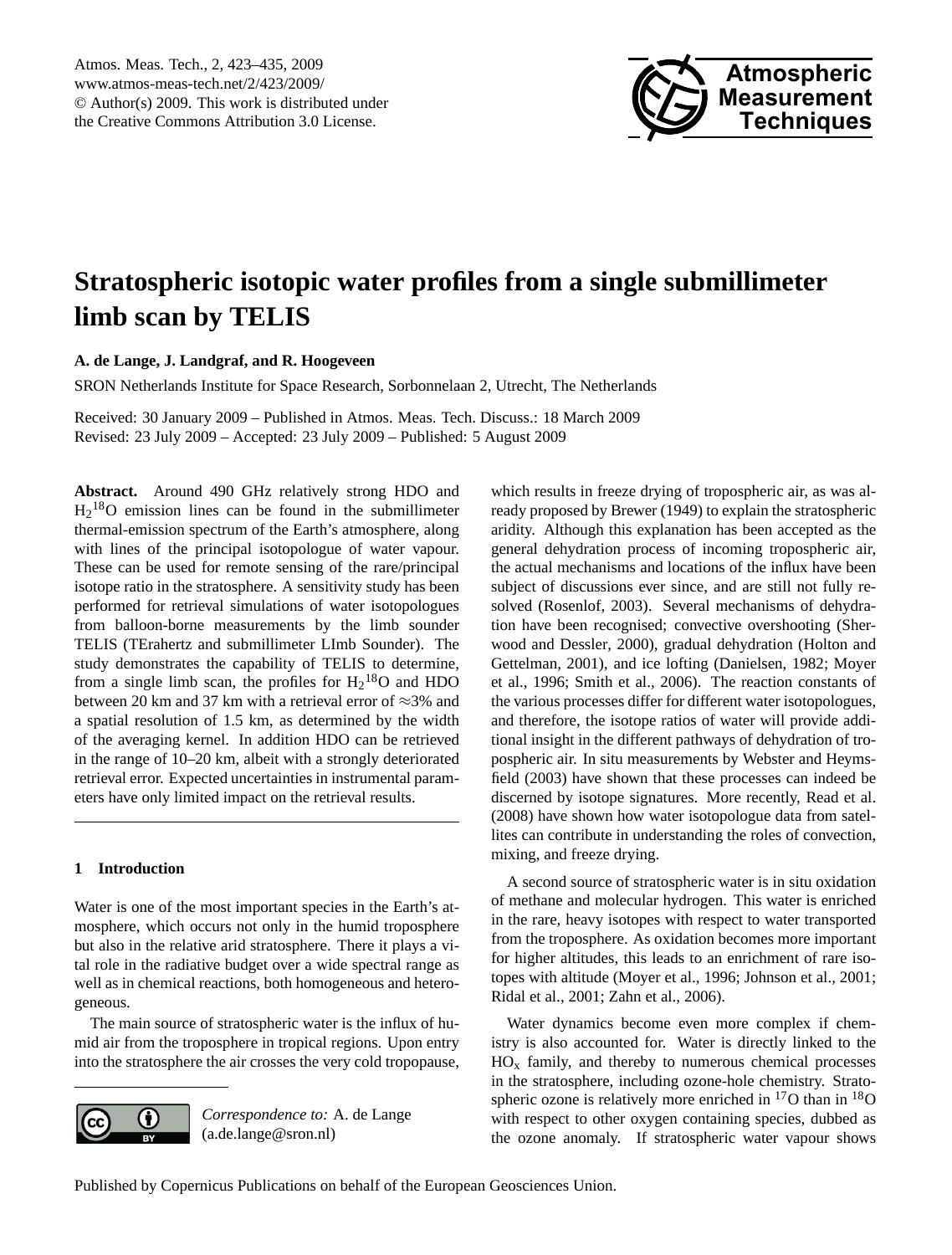deviations in the relative depletion of the rare-oxygen isotopes with respect to natural abundances, this may give additional information on how water is interconnected to ozone chemistry and how important exchange reactions are [\(Franz](#page-11-11) and Röckmann, [2005\)](#page-11-11).

All in all, the stratospheric hydrological cycle is very complex and is still far from understood. To shed light on the manifold of processes of influx, local production, and the various chemical reactions of water, water isotopologues are a useful tool. Vertical stratospheric profiles of water isotopologues can contribute to solving these long-standing issues.

In natural abundance 99.7% of water consists of the principal isotopologue  $H_2$ <sup>16</sup>O, and hence retrieving concentrations of the rare isotopologues with remote sensing techniques is challenging. Currently operational satellite instruments that provide stratospheric water isotopologue profiles are MIPAS [\(Steinwagner et al.,](#page-11-12) [2007\)](#page-11-12), Odin [\(Zelinger et al.,](#page-12-1) [2006;](#page-12-1) [Urban et al.,](#page-11-13) [2007\)](#page-11-13), ACE-FTS [\(Nassar et al.,](#page-11-14) [2007\)](#page-11-14), and, up to 100 hPa ( $\approx$ 17 km), also TES [\(Worden et al.,](#page-11-15) [2006\)](#page-11-15). However, due to low S/N ratios, averaging is required, at the expense of spatial and/or temporal resolution. In view of the aforementioned science cases, a significant step forward would be the possibility of the retrieval of water isotopologue profiles from a single measurement and thereby improving on spatial and temporal resolution.

With a low spectral resolution spectrometer, the spectral features of the rare isotopologues will most likely be dwarfed by the absorption and emission lines of the principal isotopologue, if not other species. A high resolution spectrometer, with the resolving power of individual lines, is therefore a promising route to obtain the stratospheric isotopic water composition, as the weak lines may be isolated from strong lines.

In this paper the possibilities of isotopic water retrieval from the 480–650 GHz channel of the balloon borne instrument TELIS (TErahertz and submillimeter LImb Sounder) [\(Hoogeveen et al.,](#page-11-16) [2005;](#page-11-16) [Yagoubov et al.,](#page-11-17) [2008\)](#page-11-17) are investigated by retrieval simulations. The outline of this paper is as follows. In Sects. [2](#page-1-0)[–4](#page-3-0) TELIS, the radiative transfer code and the retrieval algorithm are introduced respectively. Then in Sect. [5](#page-4-0) profile retrieval of water isotopologues are investigated for the ideal case with perfect knowledge of the instrument. Finally, in Sect. [6,](#page-6-0) the impact of uncertainties in instrument parameters on these retrievals are studied.

## <span id="page-1-0"></span>**2 The TELIS instrument**

TELIS is a cryogenic heterodyne balloon sounder developed in a collaboration of three institutes: Deutsches Zentrum für Luft- und Raumfahrt (DLR), Germany, Rutherford Appleton Laboratory (RAL), United Kingdom, and SRON – Netherlands Institute for Space Research, the Netherlands. Each institute develops one channel; a miniaturised 500 GHz channel (RAL), a tunable 1.8 THz channel (DLR), and a tunable 480–650 GHz channel (SRON). The instrument either records a 4 GHz spectrum with the 500 GHz channel or records simultaneously two 2 GHz spectra with the 1.8 THz and 480–650 GHz channels. The spectral resolution is 2.2 MHz. The latter two channels will both be employed to retrieve profiles of water isotopologues. The presented capacity study pertains to the 480–650 GHz channel by SRON.

TELIS had its maiden flight in June 2008 in Teresina, Brazil. It was mounted on the MIPAS-B2 balloon gondola and flew together with the MIPAS instrument (Michelson Interferometer for Passive Atmospheric Sounding) [\(Friedl-](#page-11-18)[Vallon et al.,](#page-11-18) [2004\)](#page-11-18) and mini-DOAS (Differential Optical Absorption Spectroscopy) [\(Weidner et al.,](#page-11-19) [2005\)](#page-11-19). During this flight all subsystems were separately successfully tested [\(Yagoubov et al.,](#page-11-17) [2008\)](#page-11-17). The first scientific flight is foreseen in spring 2009 in Kiruna, Sweden.

Heterodyne detection is based on measuring the difference frequency of the atmospheric signal and a reference signal. The reference signal is generated in the so-called local oscillator (LO). It is crucial to keep the LO frequency stable and well defined, and in the 480–650 GHz channel this is achieved by either a phase lock loop or by frequency locking. Both methods result in a different shape of the power spectrum.

Frequency locking results in a Lorentzian lineshape of the LO with a full width half maximum (FWHM) of 2–10 MHz, depending on LO frequency. The central frequency, however, may drift by  $\approx$ 2 MHz. With the phase lock loop this drift is suppressed and the central frequency is fixed within 1 kHz. The lineshape in this case is less well defined, but can be measured separately. Most of the power is generated in a delta-like peak around the locking frequency (FWHM<1 kHz). A part, however, is stored in two side lobes, located 10–15 MHz from the central peak. It is noted that further signal processing results in an additional uncertainty of the LO frequency of  $\approx$ 1 MHz, independent of the chosen locking technique.

The two different locking modes can be selected in-flight and in this paper frequency locking is assumed with an FWHM=2 MHz. Note that the pressure broadening of the atmospheric lines results in linewidths >10 MHz for altitudes <37 km (flight altitude of TELIS), and the actual locking mechanism, and thus the spectral lineshape of the LO is of minor importance.

The atmospheric signal is measured against the absolute difference frequency with respect to the local oscillator. Hence, recorded signal may come from either side of the local oscillator frequency  $v_{LO}$ , or sideband. In doublesideband mode no sideband is suppressed, and the measured spectrum is the superposition of two spectra covering the frequency ranges  $v_{\text{LO}}+v_{\text{IF}}$  respectively  $v_{\text{LO}}-v_{\text{IF}}$ , where  $v_{\text{IF}}$  is the measured difference frequency, or the intermediate frequency (IF). For the 480–650 GHz channel  $v_{IF}$ =5–7 GHz.

TELIS is currently operating in double-sideband mode. The sideband ratio (SBR) represents the relative magnitude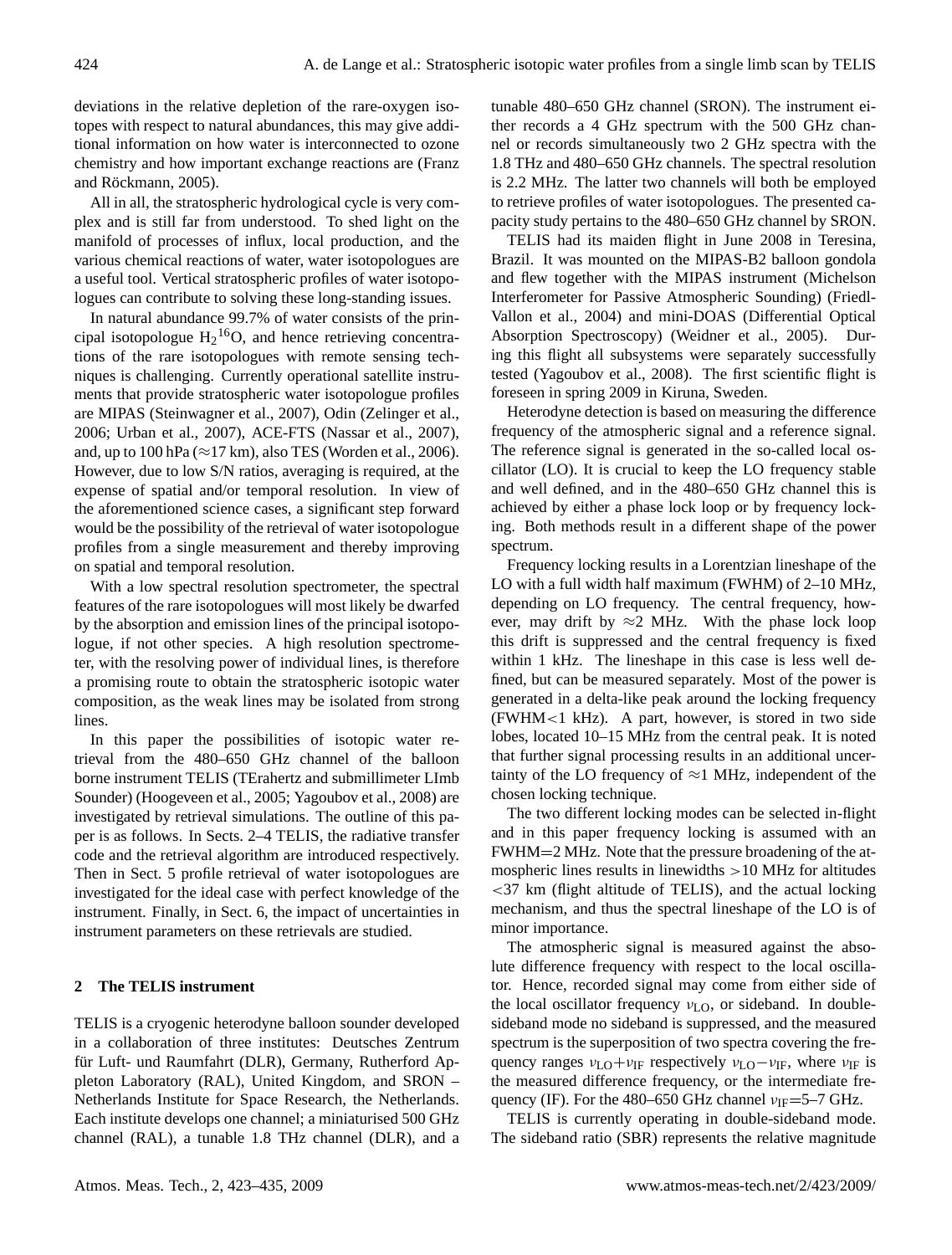150

of the two sidebands in the recorded spectrum. In the following this ratio is defined as  $s = \gamma_{\text{USB}} / \gamma_{\text{LSB}}$ , where  $\gamma_{\text{USB}}$  and  $\gamma$ <sub>LSB</sub> are respectively the gain of the upper sideband (USB) and the lower sideband (LSB). The recorded spectrum  $I$  is the weighted superposition of the spectra of the two sidebands,

<span id="page-2-1"></span>
$$
I = \frac{\gamma_{\text{USB}} I_{\text{USB}} + \gamma_{\text{LSB}} I_{\text{LSB}}}{\gamma_{\text{USB}} + \gamma_{\text{LSB}}}
$$
  
= 
$$
\frac{s}{s+1} I_{\text{USB}} + \frac{1}{s+1} I_{\text{LSB}},
$$
 (1)

where  $I_{\text{USB}}$  and  $I_{\text{LSB}}$  are respectively the spectra of the upper and lower sideband. In this study a sideband ratio of  $s=1.0$ is assumed for convenience and hence the weighting factors for both sidebands are 50%. In Sect. [6.2](#page-8-0) deviations in the sideband ratio from unity are addressed.

In the 480–650 GHz channel the receiver antenna, the local oscillator, and the mixer that generates the difference frequency are all situated on a  $4 \times 4$  mm<sup>2</sup> chip, called the Super-conducting Integrated Receiver (SIR). This chip is developed in collaboration with Institute of Radio Engineering and Electronics (IREE), Moscow, and is a major step in the miniaturisation of submillimeter receiver systems. For details we refer to [Hoogeveen et al.](#page-11-16) [\(2005\)](#page-11-16); [Koshelets et al.](#page-11-20) [\(2007\)](#page-11-20).

In the 480–650 GHz frequency window, there are a handful relatively strong isotopic water emission lines. Unfortunately, most of these lines are blended by strong ozone or water lines. Notable exceptions are the  $H_2$ <sup>18</sup>O line at 489.054 GHz and the HDO line at 490.597 GHz which are also the lines probed by the Odin satellite [\(Urban et al.,](#page-11-13) [2007\)](#page-11-13). It is noted that the HDO line shows a small ozone feature in its wing.

In selecting the local oscillator frequency, one should take care that the lines aimed for do not overlap with lines from the other sideband. With the local oscillator set to respectively 495.040 GHz and 496.880 GHz, the  $H_2^{18}$ O and HDO lines are isolated from lines of the other sideband. Moreover, at these frequencies there is a water line of the principal isotopologue in each spectrum, such that the ratios  $\text{H}_{2}$ <sup>18</sup>O/ $\text{H}_{2}$ <sup>16</sup>O and HDO/ $\text{H}_{2}$ <sup>16</sup>O can each be determined from a single measurement. It is noted that the main water isotopologue line lies in the same sideband in the case of  $H_2^{18}O$  and in the opposite sideband in case of HDO.

In Fig. [1](#page-2-0) typical spectra are depicted for the measurement windows of HDO and  $H_2$ <sup>18</sup>O for a tangent height of 27.5 km, meaning the lowest point in altitude along a light path. From these spectra it can be seen that the signal levels of the rare water isotopologues are  $\approx$ 10 K.

The measurement noise per spectral sampling point can be expressed as

$$
\Delta T = \frac{T_{\text{sys}}}{\sqrt{\Delta v} t},\tag{2}
$$

 $LO = 495.040$  GHz 100 Intensity [K] Intensity [K]  $H_2O$ 50 <sup>18</sup>O  $H<sub>2</sub>$ 0 5 5.5 6 6.5 7 IF [GHz] 150 LO = 496.880 GHz 100 ntensity [K] Intensity [K] 50 HDC  $H<sub>2</sub>O$ 0 5 5.5 6 6.5 7 IF [GHz]

<span id="page-2-0"></span>**Fig. 1.** Noise free spectra as function of difference frequency  $v_{\text{IF}}$ for a local oscillator frequency  $v_{\text{LO}}$ =495.040 GHz in the upper panel and  $v_{LO}$ =496.880 GHz in the lower panel. The spectra are for TELIS, recording in double-sideband mode with a sideband ratio of 1.0. The flight altitude is 37 km and the probed tangent height is 27.5 km. In grey is indicated which part of the spectrum is taken for retrieval of the mentioned molecule.

where  $T_{\rm sys}$ =250 K is the noise temperature of the instrument in the frequency range of the rare water isotopo-logues [\(Yagoubov et al.,](#page-11-17) [2008\)](#page-11-17),  $\Delta \nu = 2.2$  MHz is the spectral resolution, and  $t=1.5$  s is the integration time, which results in an RMS (Root Mean Squares) measurement noise  $\Delta T = 0.13$  K, corresponding to a signal to noise ratio of  $S/N=10/0.13\approx 75$  for a single spectrum with a tangent point at 27.5 km.

The vertical resolution is determined by the field of view of the instrument in conjunction with the spacing between probed tangent heights and the spectral features in the spectrum. The field of view of the 480–650 GHz channel is almost Gaussian shaped with an FWHM in the vertical direction of 13 arc min at 490 GHz [\(Yagoubov et al.,](#page-11-17) [2008\)](#page-11-17), which translates to  $\approx$ 1.5 km at a tangent point of 26 km which is the middle of the limb sequence. The field of view in the

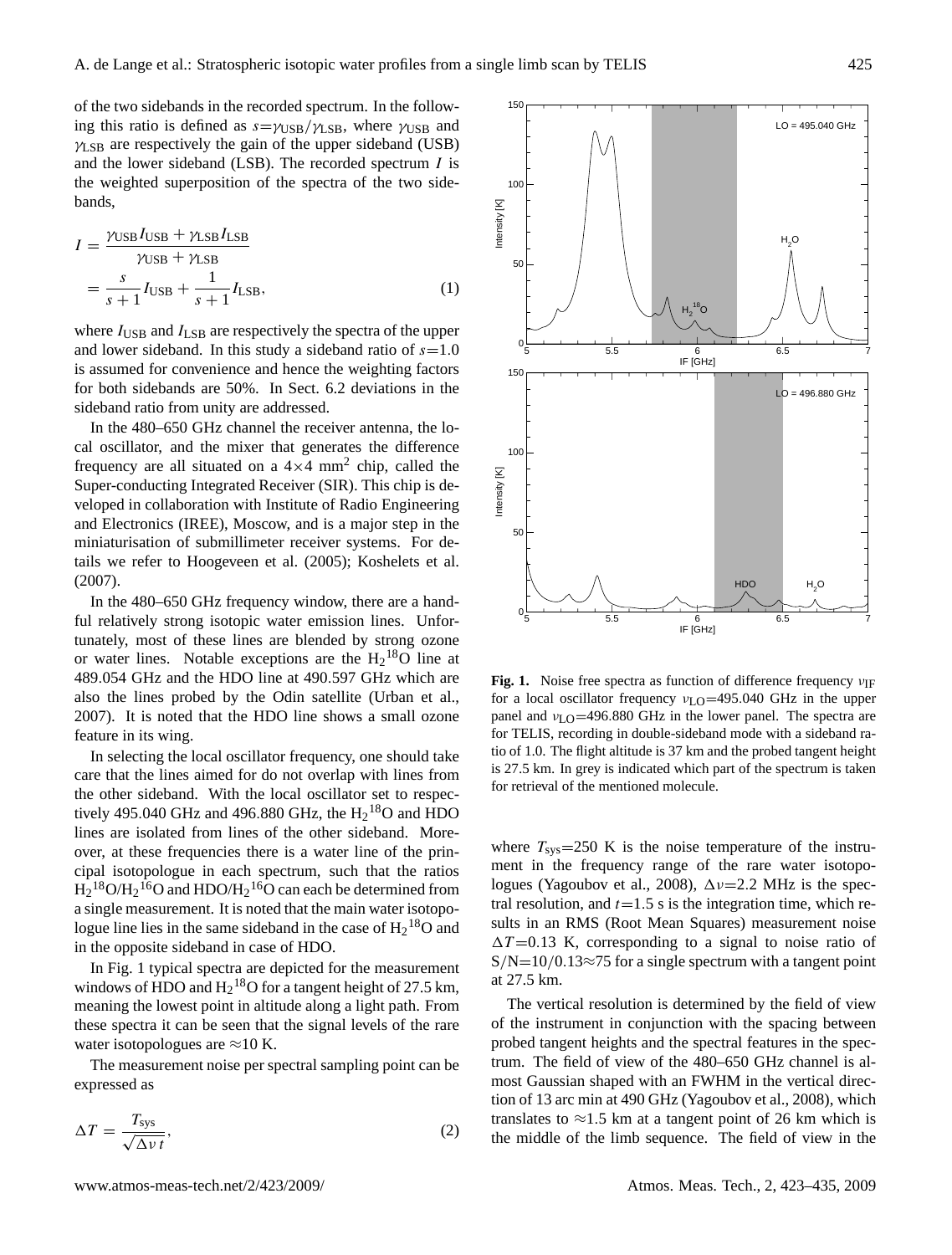horizontal direction is twice as large, but horizontal gradients in the atmosphere are much smaller than vertical gradients and can be neglected on this scale.

The limb sequence for water isotopologue measurements covers the altitude range of 10–36.5 km. Below 20 km the tangent height spacing is set to 1 km and above 20 km to 1.5 km resulting in a limb sequence of 22 spectra. The rationale behind this is that the range below 20 km is of relevance for the influx of tropospherical water into the stratosphere. The total time required for a single limb scan will be  $\approx$ 1 min, including radiometric calibration cycles.

## **3 Forward model**

The aim of the forward model is to simulate the measurements by TELIS for a given state of the atmosphere and viewing geometry. For this purpose the radiative transfer equation is solved, which gives the intensity  $I(v, s)$  of radiation with frequency  $\nu$  at location s in a light path. For a non-scattering atmosphere in local thermal equilibrium the radiative transfer equation can be integrated along the instrument's line of sight

<span id="page-3-1"></span>
$$
I(\nu, s) = I(\nu, s_0) e^{-\tau(\nu, s_0, s)} + \int_{s_0}^s B(\nu, T(s')) \kappa(\nu, s') e^{-\tau(\nu, s', s)} ds',
$$
 (3)

where  $B(T)$  is the Planck function at temperature T, and  $I(v, s_0)$  is the background intensity at the start of the line of sight. The optical density  $\tau$  is given by

$$
\tau(\nu, s', s) = \int_{s'}^{s} \kappa(\nu, s'') ds'', \tag{4}
$$

and the absorption coefficient  $\kappa$  is defined as

$$
\kappa(\nu, s) = \sum_{m} k_m(\nu, s) n_m,
$$
\n(5)

with  $k_m$  the absorption cross section per molecule of molecule *m* and  $n_m$  its number density. In general  $k_m$ is a summation over many lines, each with different central frequency, line strength, and line profile. To account for random, collision-induced, phase shifts the van Vleck–Weisskopf correction is applied to the Voigt line profiles [\(Vleck and Weisskopf,](#page-11-21) [1945\)](#page-11-21). The actual profiles are based on line parameters taken from the HITRAN 2004 database [\(Rothman et al.,](#page-11-22) [2005\)](#page-11-22).

In the 480–650 GHz frequency range water shows some strong emission lines, the most notable around 557 GHz. Even far from line centre the wings contribute significantly to the spectrum, acting as an offset or continuum. The calculated line profiles show small discrepancies with the actual line profiles. To account for this, the empirical Liebe model for the continuum is adopted [\(Liebe,](#page-11-23) [1989\)](#page-11-23).

The total path integral of the radiative transfer equation (Eq. [3\)](#page-3-1) is numerically solved. This path is slightly curved due to the pressure and temperature dependence of the index of refraction and is included in the model.

To account for instrument characteristics, the modelled atmospheric spectra are first convolved with the instrumental lineshape, as determined by the locking mechanism of the local oscillator. Then the spectra are convolved with the field of view (FOV) of the telescope. Finally the absolute difference frequency with the local oscillator is taken, effectively mapping the two sidebands on top of each other. The latter is true in double sideband mode, but also in single sideband mode if the suppressed sideband still gives rise to residual signal.

#### <span id="page-3-0"></span>**4 Retrieval and regularisation**

With the forward model a spectrum for a specific atmosphere and geometry is calculated that is representative for the TELIS measurement. In the following the forward model will be denoted by  $F$  and the discrete set of atmospheric parameters by the vector  $x$ . A measurement  $r$  can be simulated by

<span id="page-3-2"></span>
$$
r = F(x) + e_y,\tag{6}
$$

where  $e_y$  is the measurement error including noise and biases.

The aim of retrieval is to invert Eq. [\(6\)](#page-3-2) to obtain the atmospheric condition  $x$  from the measurement  $r$ . As the forward model is nonlinear a Gauss–Newton iterative scheme is deployed to solve the inversion problem. In every iteration the forward model  $\boldsymbol{F}$  is linearised by means of a Taylor expansion around a reference state  $x_{i-1}$  and solved for  $x_i$ , where the index i refers to the iteration number. This results in

<span id="page-3-4"></span>
$$
y = \mathbf{K}x_i + e_y,\tag{7}
$$

where **K** is the Jacobian matrix and  $y=r-F(x_{i-1})+Kx_{i-1}$ .

A least squares fit minimises the residue of the modelled spectrum with respect to the measured spectrum,

<span id="page-3-3"></span>
$$
x_{\text{lsq}} = \min_{x} ||(\mathbf{K}x - y)||^2.
$$
 (8)

Within a limb scan each recorded spectrum probes predominately the atmospheric state at a different tangent height, and therefore all spectra contain different information about the atmosphere. At first glance one might therefore believe that a least squares fit with a retrieval grid equal to the probed tangent heights would give good results. However, the atmosphere above the instrument, where no tangent points are possible, may not be neglected in the forward model and will be of influence for the retrieval. Below the lowest tangent point the atmosphere is probed due to the extended field of view. As a result Eq. [\(8\)](#page-3-3) becomes an ill-posed problem, implying that different atmospheric profiles of temperature, pressure, and molecular concentrations, reproduce the measurement within noise limits.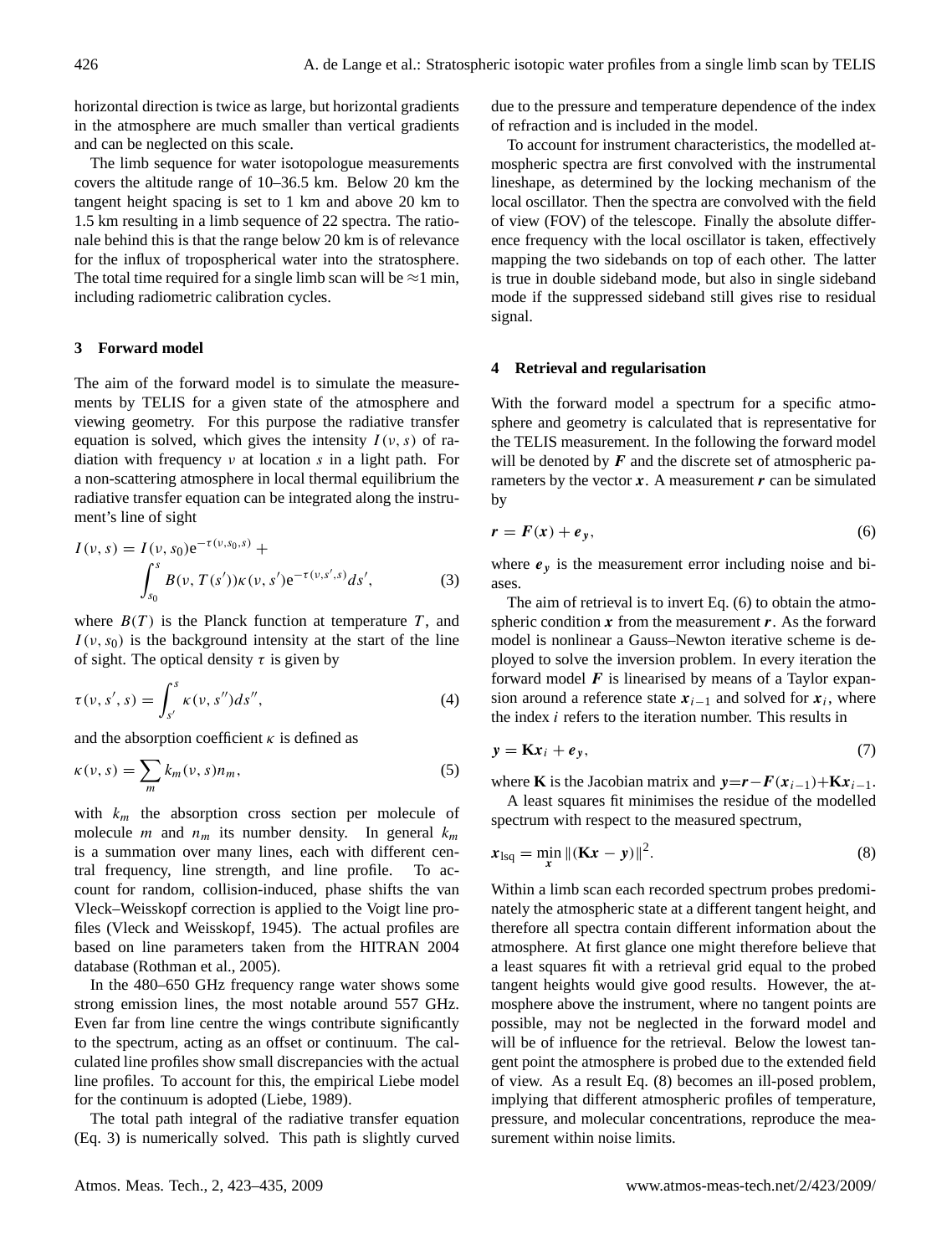The least squares solution will then predominately be determined by the noise on the measurement, rather than the spectral features. To address this problem Tikhonov regularisation [\(Tikhonov,](#page-11-24) [1963;](#page-11-24) [Phillips,](#page-11-25) [1962;](#page-11-25) [Twomey,](#page-11-26) [1963\)](#page-11-26) is employed in this study.

With Tikhonov regularisation the least squares condition is minimised in addition to a side constraint, sensitive to the retrieval noise. The minimisation equation becomes

<span id="page-4-1"></span>
$$
x_{\gamma} = \min_{\mathbf{x}} \left( \|(\mathbf{K}\mathbf{x} - \mathbf{y})\|^2 + \gamma^2 \|\mathbf{L}\mathbf{x}\|^2 \right),\tag{9}
$$

where  $\gamma$  is the regularisation parameter, balancing the contributions of the least square solution and the side constraint, and **L** is a suitably chosen matrix. In its standard form, the side constraint is the norm of  $x$ ,  $||x||^2$ , and subsequently **L** is the identity matrix. Other choices of **L** include the matrix representation of the *n*th derivative of  $x$ . In this study, however, Tikhonov regularisation is employed in its standard from.

It is clear that a good choice of the regularisation parameter  $\gamma$  is of crucial importance for the solution. It should be chosen large enough that the side constraint filters out noise contributions. However, if  $\gamma$  is chosen too large, the least square residual norm will not be minimised anymore, and the spectrum associated with the retrieved vector will depart from the measurement.

A successful approach to set the regularisation parameter  $\gamma$  is the use of the so-called L-curve as proposed by [Hansen](#page-11-27) [\(1992\)](#page-11-27). The L-curve is a parametric plot of the logarithms of the two terms in the minimisation function of Eq. [\(9\)](#page-4-1), i.e. the norm  $||x||^2$  vs the least squares norm  $||(\mathbf{K}x - y)||^2$ . For small values of  $\gamma$  the least squares residue will be minimised, and the norm will be large. If  $\gamma$  is slowly increased, the norm of x will sharply drop while the residual norm will almost stay fixed at its minimal value. This means that the spectrum associated with this state vector  $x$  still represents the measurement, while the noise contributions become suppressed. There is a rather well defined point where further increment of  $\gamma$  will result in an increase of the least squares norm, indicating a departure from the measurement, without much change in the contribution of the side constraint. This point is the bend in the L-curve and the corresponding  $\gamma$  balances the two norms, resulting in a state vector  $x<sub>y</sub>$  that is mostly determined by the atmospheric condition as opposed to the noise on the measurement. We refer to [Hansen](#page-11-27) [\(1992\)](#page-11-27) for the algorithm to locate this point.

Once the regularisation parameter  $\gamma$  is set, the solution can be written as

<span id="page-4-2"></span>
$$
x_{\gamma} = \mathbf{D}y,\tag{10}
$$

where **D** is the pseudo-inverse of **K** or the contribution matrix,

$$
\mathbf{D} = \left(\mathbf{K}^{\mathrm{T}}\mathbf{K} + \gamma^2 \mathbf{I}\right)^{-1} \mathbf{K}^{\mathrm{T}} \mathbf{S}_{\mathbf{y}}^{-\frac{1}{2}},\tag{11}
$$

with **S**<sup>y</sup> the measurement noise covariance matrix and **I** the unity matrix.

Due to the measurement error, a retrieval noise error is imposed on the retrieved vector. This error propagation is also governed by the contribution matrix,

$$
\mathbf{S}_x = \mathbf{D}\mathbf{S}_y \mathbf{D}^\mathrm{T},\tag{12}
$$

where  $S_x$  is the retrieval noise covariance matrix.

The retrieved vector  $x_{\gamma}$  is not an estimate of the true atmospheric state vector  $x_{true}$ , but rather a weighted average. By employing Eqs. [\(7\)](#page-3-4) and [\(10\)](#page-4-2) the retrieved vector can be expressed as function of the true vector as follows

$$
x_{\gamma} = \mathbf{A} x_{\text{true}} + e_x, \tag{13}
$$

where  $A=DK$  is the averaging kernel and  $e_x=De_y$  the error in the state vector caused by measurement errors.

It is noted here that  $x<sub>y</sub>$  may contain more than one atmospheric profile and also other parameters to be retrieved. As the norm is used as as side constraint, it may be that this norm is mainly determined by only a subset of these parameters, if these are much larger than others. This is circumvented by a rescaling of the elements of the state vector which is employed in the current study where appropriate.

By setting the regularisation parameter  $\gamma$ , and thereby the contribution matrix **D**, a retrieval produces three quantities; the retrieved state vector  $x_{\gamma}$ , the averaging kernel **A**, and the covariance matrix  $S_x$ . In the following the  $x_y$  is given in units of volume mixing ratio (VMR) and the retrieval error, or the diagonal of the covariance matrix, in percent of the true profile. The averaging kernel is associated with the spatial resolution of the retrieval. To interpret the kernel as a measure of resolution, the FWHM is calculated for every row in kilometres.

## <span id="page-4-0"></span>**5 Water isotopologue retrieval**

Retrieval simulations have been performed for the rare water isotopologues  $H_2$ <sup>18</sup>O and HDO in the 480–650 GHz channel of TELIS. The retrieval results are all for a single limb scan, without further averaging. For this study synthetic spectra are generated with instrument parameters as given in Sect. [2](#page-1-0) and are for convenience also listed in Table [1.](#page-5-0)

Besides the rare isotopologues of water, the species  $O_3$ ,  $O_2$ ,  $H_2O$ ,  $N_2O$ , and ClO are taken into account in the forward model in this study. The atmospheric conditions are set to the AFGL US standard atmosphere [\(Anderson et al.,](#page-11-28) [1986\)](#page-11-28), with the tropopause of 217 K at  $\approx$ 12 km. However, [An](#page-11-28)[derson et al.](#page-11-28) does not provide profiles for different isotopologues. For the current study the profiles for the rare isotopologues are constructed by taking the profile of the principal isotopologue  $H_2$ <sup>16</sup>O which is then corrected for the natural abundance of the rare isotopologue. It is noted that the profile of HDO may be depleted in the stratosphere by 30–50% which would lead to lower signal strengths and consequently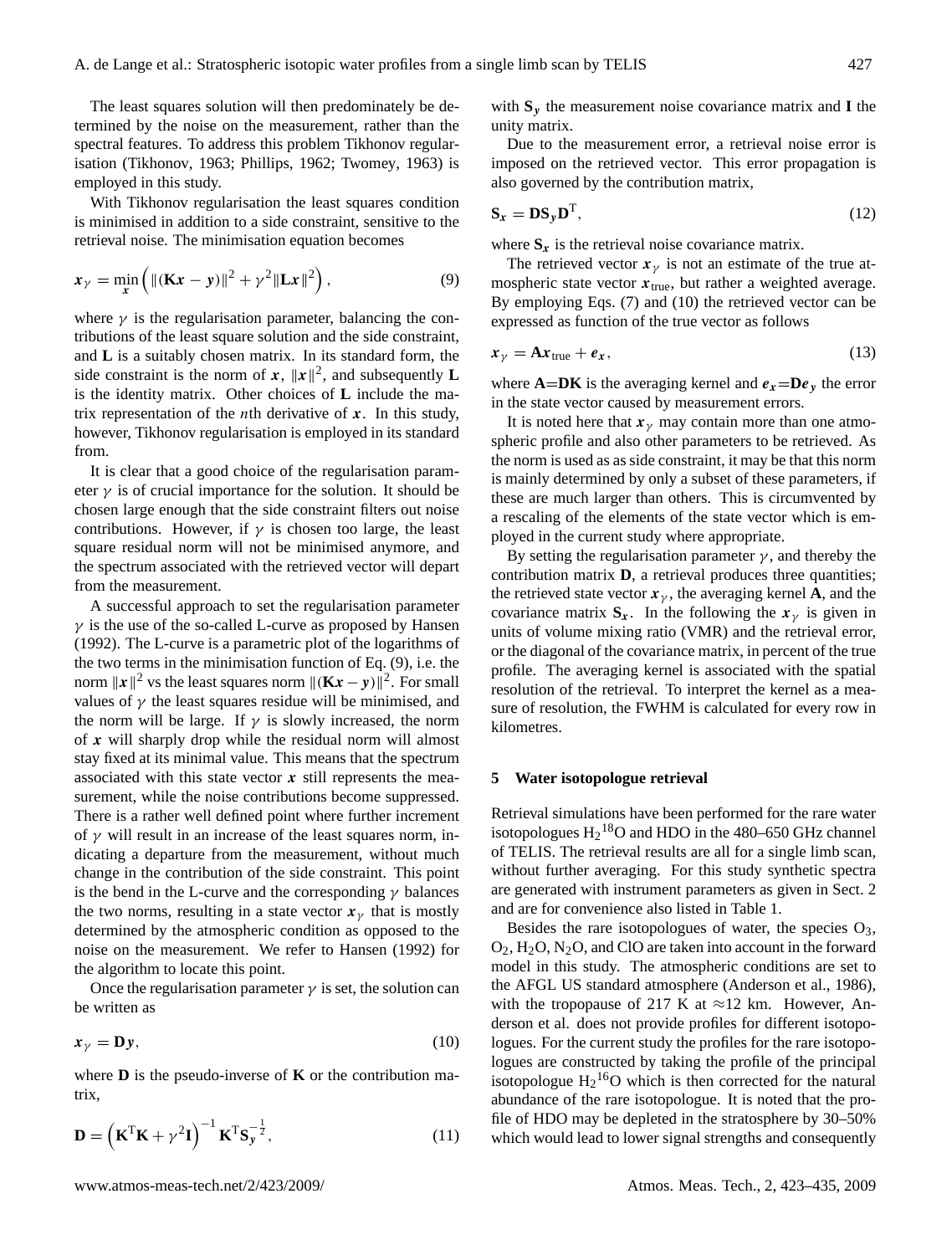

<span id="page-5-1"></span>**Fig. 2.** Typical example of state vectors for  $H_2$ <sup>18</sup>O (left panel) and HDO (right panel) for TELIS. The retrieved profile (solid) is shown along with the retrieval error (grey), the true profile (dashed), and  $A x_{true}$  (dotted). The results are obtained from a single limb sequence with 22 spectra recorded at different tangent points and an integration time of 1.5 s with perfect knowledge of the instrument parameters.

to higher retrieval errors. This depletion is a function of altitude and lessens with increasing altitude due to methane oxidation. The depletion of stratospheric  $H_2^{18}O$  is less than 10%. Examples of noise-free simulated spectra are depicted in Fig. [1](#page-2-0) for both HDO and  $H_2$ <sup>18</sup>O. The parts indicated in grey are used for retrieval.

In this study the temperature, pressure,  $O_2$ ,  $N_2O$ , and ClO profiles are assumed to be known and set to their a priori values.

The  $H_2$ <sup>18</sup>O line occurs in the wing of a strong water line (just outside the spectrum of Fig. [1\)](#page-2-0) acting as a large baseline offset for low tangent heights. Therefore,  $H_2O$  is retrieved simultaneously with  $H_2^{18}O$ . The purpose of this retrieval is not to get a proper water profile, but rather to account for the offset such that its influence on the  $H_2$ <sup>18</sup>O retrieval is minimised. For this retrieval, the  $O_3$  profile is set to the a priori values.

In the wing of the HDO line a  $O_3$  feature resides. To investigate how well HDO can be retrieved without a priori knowledge of ozone, the  $O_3$  profile is retrieved simultaneously with HDO. For HDO retrieval, the  $H<sub>2</sub>O$  profile is set to the a priori value.

In Fig. [2](#page-5-1) the retrieved state vector (solid line) with its retrieval error (grey area), the true profile (dashed line), and  $A x_{true}$  (dotted line) are plotted in Fig. [2](#page-5-1) for  $H_2$ <sup>18</sup>O (left panel) and HDO (right panel) for the case that only receiver noise is considered. As first guess, the true state vector is taken with a scaling factor. The scaling factor has no influence on the retrieval results in the range of 10% to the upper limit of 400%. In Fig. [3](#page-6-1) the retrieval error, the averaging kernel and its FWHM are shown for both isotopologues. It can

<span id="page-5-0"></span>**Table 1.** Instrument parameters used for the generation of synthetic spectra. LO stands for local oscillator, FWHM for full width half maximum, and FOV for field of view.

| LO frequency     | 495.040 GHz $(H218O)$<br>496.880 GHz (HDO) |
|------------------|--------------------------------------------|
| LO shape         | Lorentzian                                 |
| LO FWHM          | 2 MHz                                      |
| Sideband ratio   | 1.0                                        |
| <b>FOV FWHM</b>  | 13 arc minutes                             |
| Integration time | 1.5 seconds                                |
| RMS noise        | 0.13K                                      |
| Limb sequence    | $10-20 \text{ km}$ @ $1.0 \text{ km}$      |
|                  | $20 - 36.5$ km @ 1.5 km                    |
| Flight altitude  | 37 km                                      |

be seen that the averaging kernel peaks to 1.0 over an altitude range of 15–35 km in the case of  $H_2$ <sup>18</sup>O and 20–35 km in the case of HDO resulting in an FWHM equal to the tangent spacing, i.e. 1.5 km above 20 km and 1.0 km below. The retrieval error is 2–3% over a wide range of altitudes, peaking at 17–19 km at values of 6% and 11% for respectively HDO and  $H_2$ <sup>18</sup>O. For HDO there is a clear correlation between the broadening of the averaging kernel, effectively averaging the profiles over a wider range of altitudes, and the decrease of the retrieval error for the lower part of the limb scan. It is noted that the absolute retrieval error increases with decreasing altitude below 20 km for both isotopologues as both the volume mixing ratio and the air density increase.

Above 37 km the retrieval error increases for both  $H_2^{18}O$ and HDO in conjunction with a broadening of the averaging kernel as information in the spectra is limited for these altitudes. This is because no tangent heights are possible above the flight altitude of 37 km. Although the radiative transfer of this altitude range is of importance for the retrieval at lower altitudes, the actual retrieved values are of limited value only.

Another aspect to consider are cross-correlations between different profiles. In Fig. [3](#page-6-1) only the part of the averaging kernel is depicted that links the retrieved profile to the true profile of that particular species. The cross-averaging kernel links the retrieved profile to the true profile of another species, i.e.  $H_2O$  in case of  $H_2^{18}O$  retrieval and  $O_3$  in case of HDO. Ideally these values are close to zero, which would indicate that the retrieved isotopic water profile is not mixed with water, respectively ozone. For HDO, this is indeed the case and the retrieved profile is not intermingled with the ozone profile. For  $H_2^{18}O$ , however, the cross-averaging kernel departs from zero in the range 10–20 km, as is illustrated in the left panel of Fig. [4.](#page-6-2) This means that for  $H_2$ <sup>18</sup>O significant amounts of  $H<sub>2</sub>O$  is mixed into the isotopic water profile below 20 km. In the right panel the contributions of the averaging kernel and the cross-averaging kernel to the retrieved  $H<sub>2</sub><sup>18</sup>O$  profile are both shown. Below 20 km the contribution of the cross-averaging kernel increases with decreasing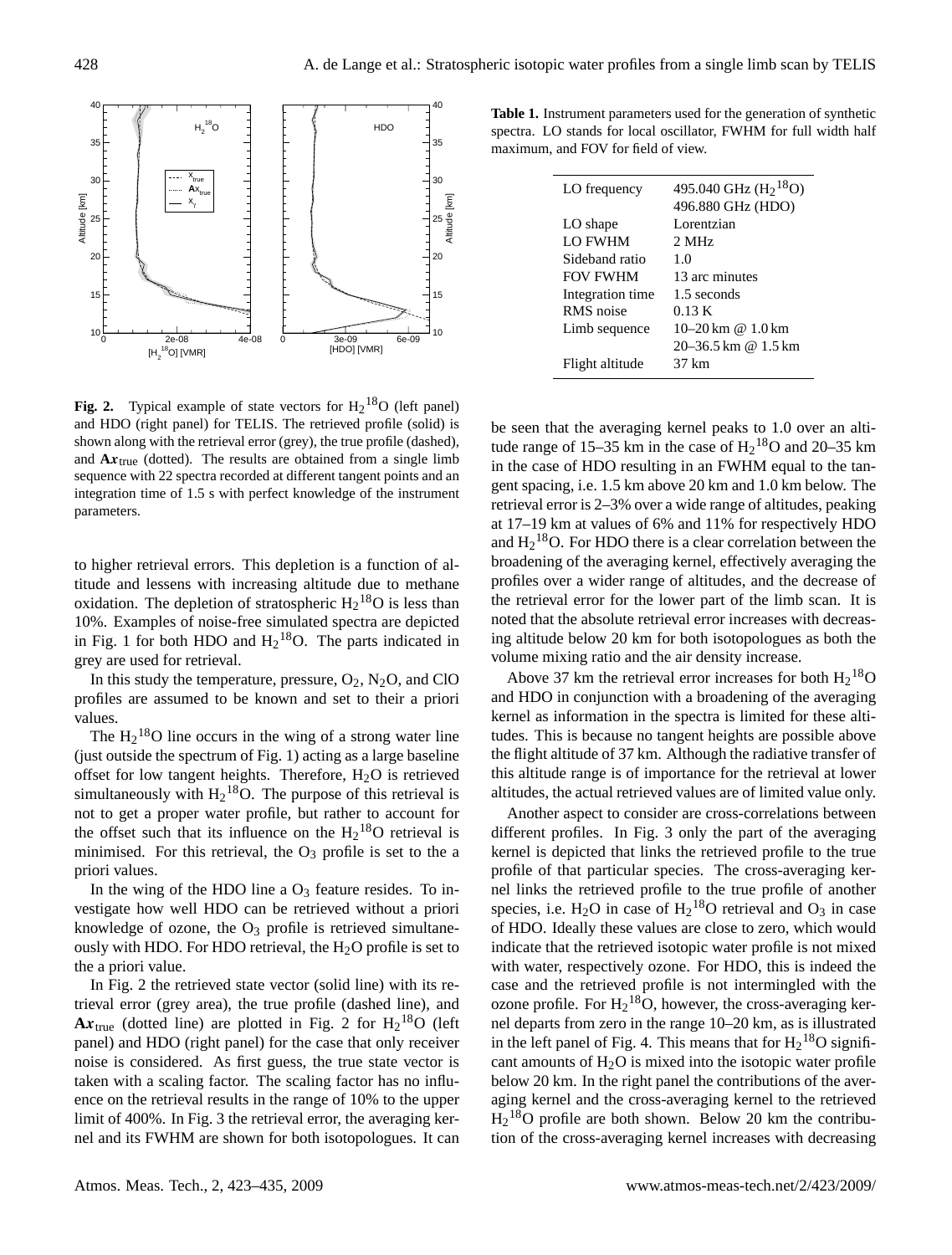

<span id="page-6-1"></span>**Fig. 3.** The diagonal elements of the retrieved covariance matrices (left panel), the widths of the retrieved averaging kernels (centre panel), and the averaging kernels (right panel) for a typical HDO retrieval, respectively,  $H_2$  $H_2$ <sup>18</sup>O retrieval with TELIS. In Fig. 2 the retrieved state vectors are illustrated.

altitude, contaminating the retrieved isotopic water profile and hampering a straightforward interpretation.

In conclusion the retrieval for HDO can be done over the whole 10–37 km altitude range of the limb sequence, with a retrieval error of 1–6% in the undepleted case. In case HDO is depleted the retrieval error ranges from  $\approx$  2–8%. The spatial resolution for HDO, as determined by the averaging kernel widths, is 1.5 km above 20 km and below 20 km 1.5– 2.5 km.

For  $H_2$ <sup>18</sup>O the retrieval results in an uncontaminated profile above 20 km, with a retrieval error of  $\approx$ 3% and an averaging kernel FWHM of 1.5 km. The retrieval below 20 km is hampered by a strong water line and the retrieval results are hard to interpret as the profile becomes mixed with the profile of  $H_2O$ .

#### **5.1 Temperature error propagation**

The assumed temperature profile has only limited accuracy and may therefore have an impact on the retrieval error. The temperature profile will be taken from the analysis data by the ECMWF (European Centre for Medium-Range Weather Forecasts). The accuracies for March 2009 in Northern Scandinavia is on the order of 1 K up to the maximum validated pressure level of 10 mbar which corresponds to an altitude of  $≈32$  km (K. Fielding, private communication, eCMWF, 2009). A slight increase can be discerned above  $\approx$ 27 km. The accuracies are in the following analysis set to 1 K for altitudes up to 27 km and then a linear increase with altitude to 2 K at 46 km. To assess the error propagation of this uncertainty onto the retrieved rare water isotopologue profiles the following formula is employed:

$$
\mathbf{S}_x = \mathbf{D}\mathbf{K}_T \mathbf{S}_T \mathbf{K}_T^{\mathrm{T}} \mathbf{D}^{\mathrm{T}},\tag{14}
$$



<span id="page-6-2"></span>**Fig. 4.** The cross-averaging kernel of  $H_2O$  acting on  $H_2^{18}O$  is shown in the left panel. In the right panel  $A x_{true}$  is depicted for both contributions of  $H_2O$  (orange line) and  $H_2^{18}O$  (black line).

with  $S_T$  the ECMWF temperature covariance matrix, **D** the contribution matrix,  $\mathbf{K}_T$  the Jacobian of the temperature, and  $S<sub>x</sub>$  the covariance matrix of the retrieved state vector [\(Rodgers,](#page-11-29) [2000\)](#page-11-29). The result of this analysis is depicted in Fig. [5.](#page-7-0) As can be seen, the error is in the range of the tangent heights only  $\approx 0.1\%$ , which is less than the retrieval error (see Fig. [3\)](#page-6-1) and is therefore of only minor consequence. Alternatively, the temperature profile may be determined from the measurements from the  ${}^{16}O{}^{18}O$  line at 508.996 GHz.

#### <span id="page-6-0"></span>**6 Sensitivity to instrumental parameters**

In the results presented above, perfect knowledge of instrumental parameters is assumed. Unlike with synthetic data this is obviously not the case with actual measurements. A sensitivity study has been performed to see how imperfect knowledge influences the retrieval results. The considered error sources are pointing knowledge, sideband ratio, LO frequency, field of view, and the instrumental lineshape.

## <span id="page-6-3"></span>**6.1 Pointing**

The uncertainty in the pointing of the telescope contributes generally significantly to the error budget in limb retrieval. It is therefore mandatory to inspect its influence on the retrieval. Currently, TELIS receives its pointing information from the MIPAS instrument, which is equipped with a dedicated attitude and heading reference system (AHRS) [\(Friedl-](#page-11-18)[Vallon et al.,](#page-11-18) [2004\)](#page-11-18). The stability of this system is much better than 1 arc minute. However, both TELIS and MIPAS are connected by several springs to the gondola frame and it remains untested how these springs will influence the actual pointing with respect to the received pointing information. It is estimated that this pointing mismatch is up to 10 arc min.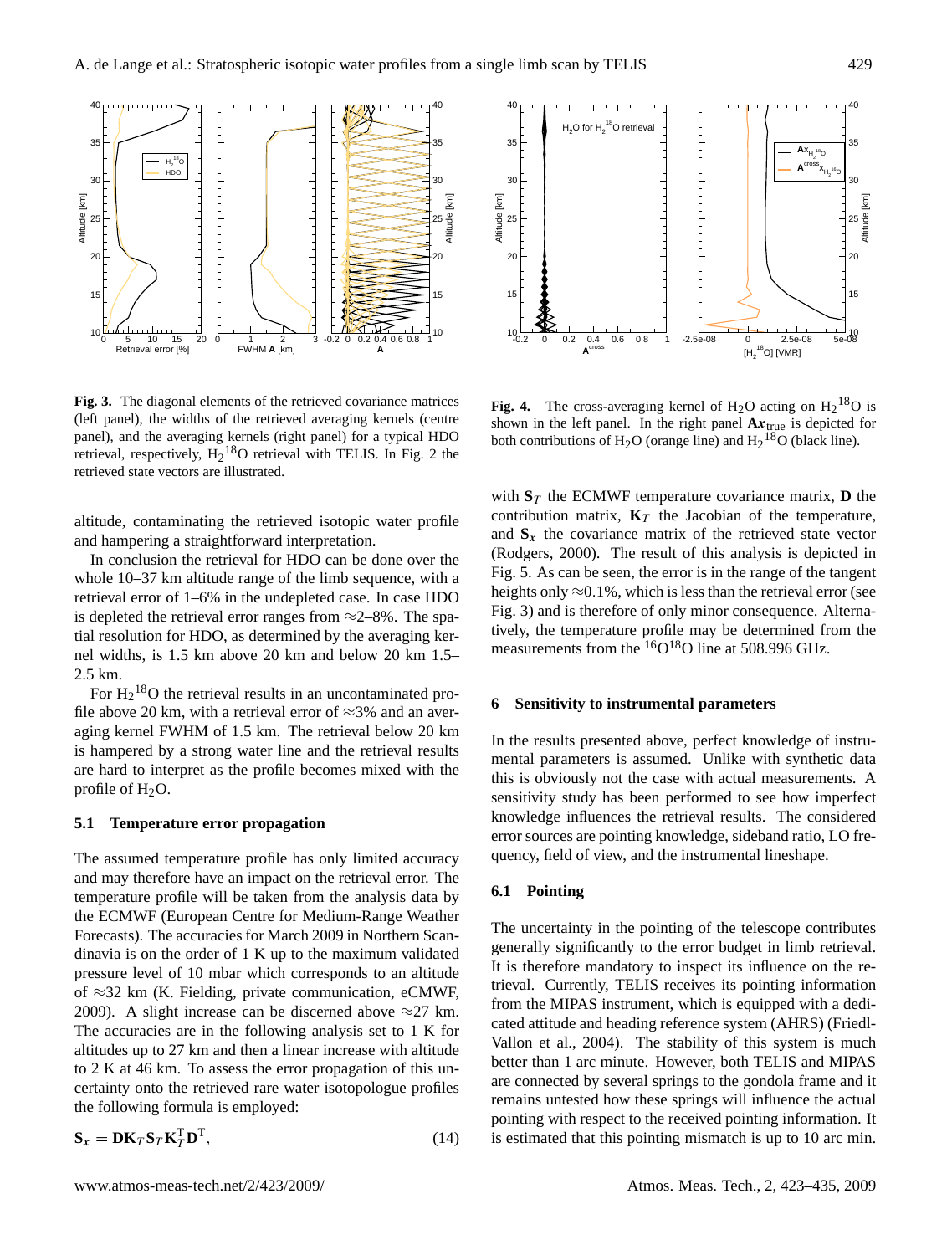

<span id="page-7-0"></span>**Fig. 5.** The error propagation of the limited accuracy on the temperature on the retrieved HDO and  $H_2$ <sup>18</sup>O profiles is depicted. The error is given in % relative to the true state vector and can thus directly be compared against the retrieval error.

It is investigated what the effect of a pointing error is for both a systematic offset and a random pointing error.

in Sect. [5,](#page-4-0) in the following the pointing angle is retrieved for If pointing is not accounted for, the spectra corresponding to the retrieved profiles show systematic residuals with respect to the measurement, implying that pointing information is contained in the measurements. In contrast to the retrieval each spectrum in the limb sequence in addition to the molecular profiles.

The retrieval results for HDO for a systematic pointing offset are depicted in Fig. [6.](#page-7-1) In this figure, the dashed black line refers to the retrieval in Sect. [5,](#page-4-0) i.e. a retrieval with perfect knowledge of the instrument and no instrumental parameters are retrieved. The solid black line in the left and centre panels corresponds to the case where no pointing offset is applied, but nevertheless pointing information is retrieved. In the range 20–35 km the dashed and solid black lines coincide in the centre panel, indicating that the averaging kernel in this altitude range is virtually unaffected. Below 20 km, however, the averaging kernel narrows when pointing information is retrieved. This corresponds to the observed increase in the retrieval error in this altitude range. The increase in retrieval error is by a factor of 6, up to 35%.

This is due to the fact that the HDO line is pressure broadened at low altitudes. A pointing error results in first order, at low altitudes, in an intensity shift of the spectrum. The sensitivity of the spectrum to the HDO profile and the pointing angle show therefore in both cases broad spectral features and no distinction can be made anymore between contributions from one or the other. The addition of extra parameters to the state vector results then in the increase of the retrieval error.

When a pointing offset is applied, the retrieval error and averaging kernel below 20 km are virtually unaffected with



<span id="page-7-1"></span>**Fig. 6.** The retrieval error, the FWHM of the averaging kernels, and  $x_{\gamma}$  −**A** $x_{\text{true}}$  for HDO retrieval with a systematic pointing error. For reference, the retrieval results with no offset is illustrated as well for the case that pointing information is not retrieved (dashed black line) and that pointing information is simultaneously retrieved (solid black line). The pointing offset covers 1–10 arc min, which corresponds to a shift of the tangent height of 200 m to 2 km for the lowest tangent points. In the right panel the solid black line refers to the retrieval error in case of no pointing offset.

respect to the retrieval without an offset. In fact, this is true over a wide range of pointing offsets. Above 20 km, however, the retrieval error increases, with increasing pointing error. For 3 arc min the retrieval error is still comparable to a retrieval with perfect instrument knowledge for 23 km and above, but below 23 km the error becomes significantly larger. This can be explained by the fact that a pointing offset corresponds to an increasing offset in kilometers at tangent point for decreasing altitude. The impact on the retrieval is therefore highest for the lowest tangent heights. For increasing pointing offsets, the affected range extends to higher altitudes. For an offset of 10 arc min, the retrieval error is deteriorated over the whole altitude range with respect to the retrieval without pointing offset.

Apart from the retrieval error, of a stochastic nature, a systematic error to the retrieved profile may be induced by a pointing offset. This can be investigated by comparing the retrieved profile with the smoothed true profile, or  $x_{\gamma} - Ax_{true}$ . This effect is shown in the right panel of Fig. [6.](#page-7-1) The solid black line refers to the retrieval error without pointing offset. As can be seen, no systematic error is introduced over the whole altitude range, even up to a pointing error of 10 arc min.

In conclusion, HDO retrieval is feasible even for the most severe pointing offsets. The retrieval error, however, becomes large below 20 km, such that a retrieval from a single limb sequence will have only limited information in this altitude range.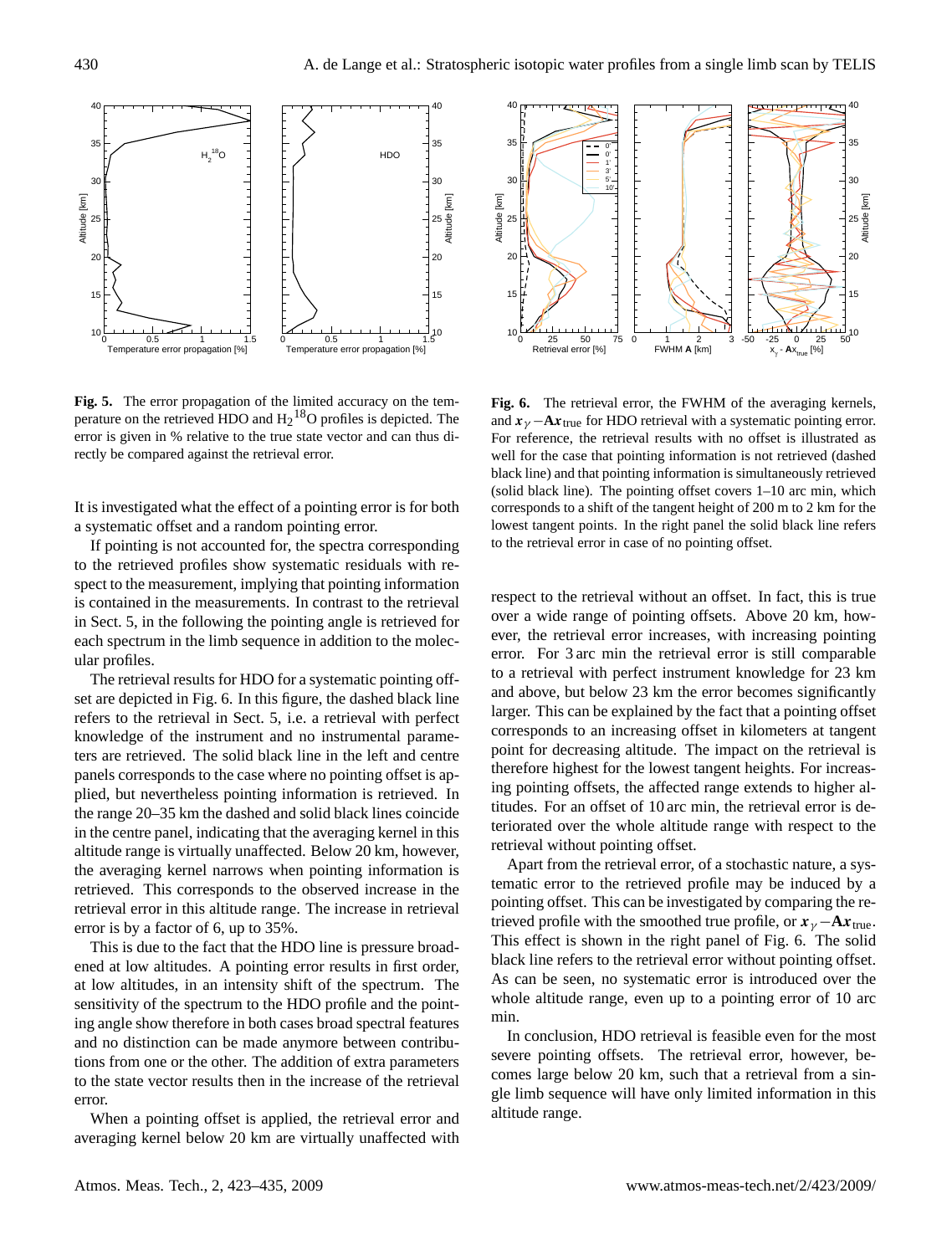The retrieval results for  $H_2^{18}O$  for a systematic pointing offset are depicted in Fig. [7.](#page-8-1) Above 20 km the averaging kernel is unaffected by a pointing error, as was also the case with HDO. For  $H_2$ <sup>18</sup>O, however, the retrieval error seems to be slightly higher than for HDO, with the exception of the largest offset of 10 arc min. When no pointing offset is applied, the averaging kernels of the retrievals with or without pointing information, are very similar. This is in contrast to HDO where a narrowing is observed below 20 km. When a pointing offset is applied, the averaging kernels show some variation below 20 km, which is governed by noise rather than systematic effects, as is the case with HDO. The retrieval errors are comparable to the retrieval errors of HDO. In contrast to HDO, however, is the observation of large systematic errors in the  $H_2$ <sup>18</sup>O profile below 20 km (not shown). This is, however, of minor importance as the retrievals in this altitude range are ambiguous even for the case of perfect instrument knowledge as is explained in Sect. [5.](#page-4-0)

In the above, only a systematic pointing offset was investigated. The results for a random pointing error for each spectrum in the limb sequence, however, are virtually the same. This is due to the implementation of the pointing retrieval. A pointing offset is not retrieved as a single parameter, but is retrieved separately for each spectrum in the limb sequence. The rationale behind this is that it is anticipated that the actual pointing angles of real measurements will show a general offset with a random component superimposed due to the springs by which TELIS is attached to the gondola, and hence, it must be retrieved for every spectrum separately. The retrieval results are therefore very comparable for a systematic offset or an offset with a random nature.

In conclusion, if there is an uncertainty in the pointing information, both HDO and  $H_2$ <sup>18</sup>O can still be retrieved above 20 km, up to a pointing error of about 5 arc min. For HDO the retrieval is also possible below 20 km, albeit that the retrieval error peaks to  $\approx$ 35%. In this range  $H_2$ <sup>18</sup>O retrieval is hampered due to  $H<sub>2</sub>O$  interference, as is explained in Sect. [5](#page-4-0)

#### <span id="page-8-0"></span>**6.2 Sideband ratio**

An error in the knowledge of the sideband ratio (SBR) leads to a systematic shift in the contributions of the two sideband spectra, and may lead to a systematic over- or underestimation of the retrieved species. This can be seen as follows. Suppose that the relative error in the knowledge of this ratio is  $\epsilon$ , then Eq. [\(1\)](#page-2-1) becomes

$$
I = \frac{s(1+\epsilon)}{s(1+\epsilon)+1}I_{\text{USB}} + \frac{1}{s(1+\epsilon)+1}I_{\text{LSB}},\tag{15}
$$

which, by neglecting higher order terms in  $\epsilon$ , can be rewritten as

<span id="page-8-2"></span>
$$
I \approx \frac{s}{s+1} \left( 1 + \frac{\epsilon}{s+1} \right) I_{\text{USB}} + \frac{1}{s+1} \left( 1 - \frac{\epsilon}{s+1} \right) I_{\text{LSB}},
$$
 (16)



<span id="page-8-1"></span>**Fig. 7.** The retrieval error, the widths of the averaging kernels, and the averaging kernels for  $H_2$ <sup>18</sup>O retrieval with a systematic pointing error. For reference, the retrieval results with no offset is illustrated as well for the case that pointing information is not retrieved (dashed black line) and that pointing information is simultaneously retrieved (solid black line). The pointing offset covers 1–10 arc min, which corresponds to a shift of the tangent height of 200 m to 2 km for the lowest tangent points.

which is of similar form as Eq. [\(1\)](#page-2-1) albeit with an extra scaling factor for both sidebands. From these equations it can be seen that an error in the knowledge of the sideband ratio will lead to erroneous contributions of the spectra of the two sidebands. To compensate for this effect, the retrieval algorithm will alter the state vector, and thus the profile, effectively nullifying these scaling factors.

The HDO line occurs in this study in the lower sideband and from Eq. [\(16\)](#page-8-2) it is then expected that an overestimation of the sideband ratio by a factor  $\epsilon$  will lead to an underestimation of the retrieved profile by a factor of  $\frac{\epsilon}{2}$ , for the assumed sideband ratio  $s=1.0$ . The retrieval results on this systematic effect are shown in Fig. [8.](#page-9-0) Indeed, for small values of  $\epsilon$  the systematic underestimation of the HDO profile is  $\frac{\epsilon}{2}$ . Above 20 km the systematic error in the HDO profile is smaller than the retrieval error if  $\epsilon$  < 0.06, and below 20 km if  $\epsilon$  < 0.12.

If one or more lines of a single species is present in both sidebands, the sideband ratio may be retrieved assuming a stable SBR over the frequency interval. For  $H_2$ <sup>18</sup>O retrieval this is the case;  $O_3$  shows spectral features from both sidebands in the retrieval window. The retrieval of the sideband ratio is of no consequence for the  $H_2$ <sup>18</sup>O retrieval (not depicted). If the error  $\epsilon$  is set to zero, the retrieval errors and the averaging kernels are almost identical whether the SBR is retrieved or not. In fact, the retrieval results do not show significant change over the wide range of uncertainties in the sideband ratio of  $\epsilon$ =0.0–0.86. This, however, assumes perfect knowledge of O3.

In Fig. [9](#page-9-1) it is shown how the retrieval of the sideband ratio influences the retrieval of the  $H_2$ <sup>18</sup>O profile retrieval if ozone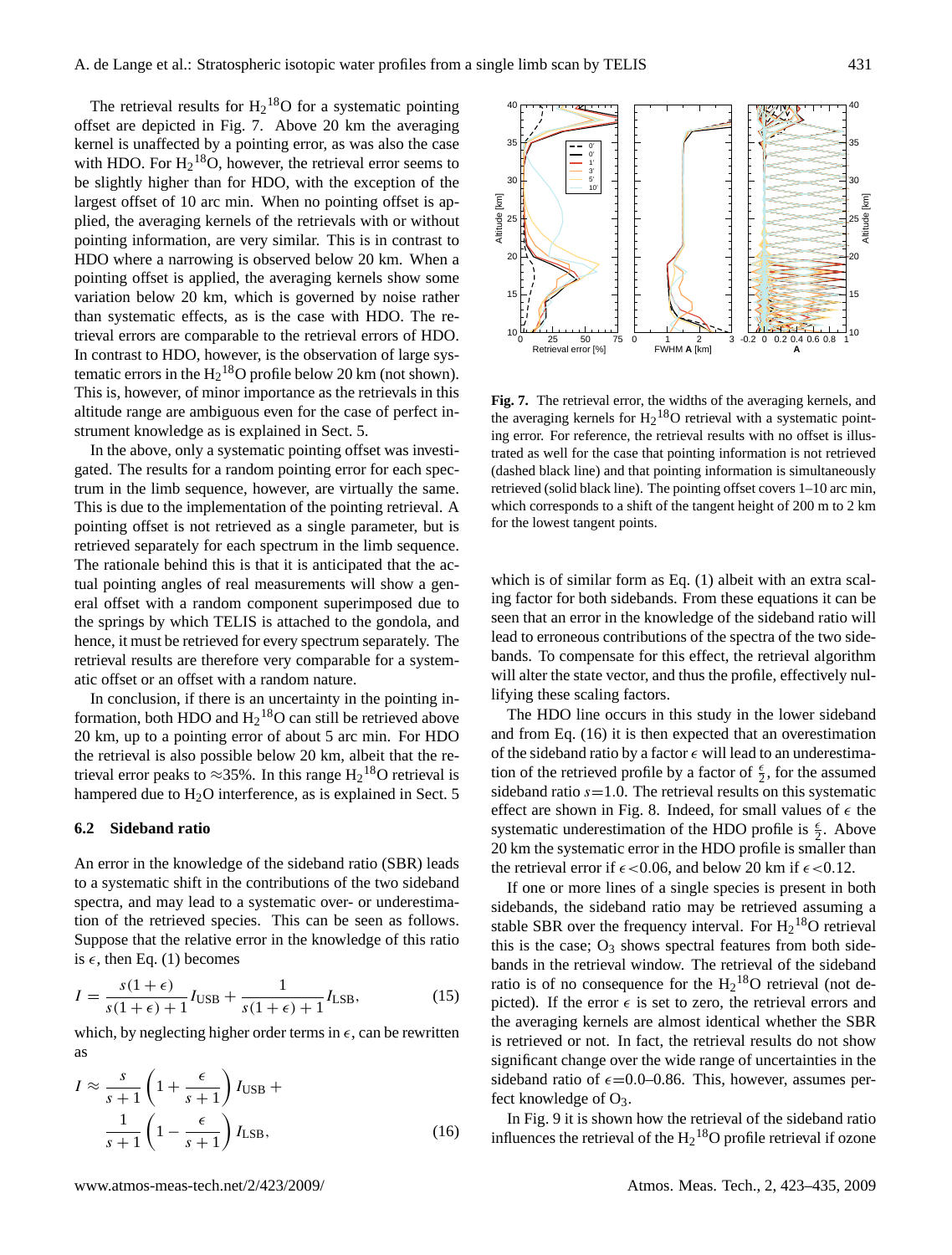

<span id="page-9-0"></span>**Fig. 8.** The systematic error on the retrieved HDO profile induced by an error  $\epsilon$  in the sideband ratio. In the right panel the average values of the altitude range 20–35 km are plotted (solid line). The dotted line corresponds to  $-\epsilon/2$ .

is retrieved as well. Between 20 and 35 km, the retrieval of the sideband ratio in conjunction with ozone, leaves the retrieved profile unaffected. Only below 20 km the averaging kernel broadens and correspondingly the retrieval error decreases, but as explained in Sect. [5](#page-4-0) this range is of limited interest only, due to the water interference.

A first measurement of the sideband ratio at 625 GHz showed a variation in the sideband ratio of 1.2–1.3 over 2 GHz. To see how robust the retrieval is for a spectrally nonconstant sideband ratio, the observed variation in the sideband ratio is modelled. This is done as follows;  $\epsilon$  increases from 0.2 to 0.3 over the IF frequency range  $v_{IF}$ =5–7 GHz. Moreover, a ripple with a frequency of  $\approx$ 600 MHz and an amplitude of 0.03 is super-imposed on this slope. Even in this case the retrieval results for  $H_2$ <sup>18</sup>O are virtually identical to the retrieval with perfect knowledge on the sideband ratio.

For all altitudes and over the whole range of ratios  $x_{\gamma}$  − **A**x<sub>true</sub> does not show significant deviations from zero for  $H_2$ <sup>18</sup>O (not shown), i.e. an uncertainty in the sideband ratio causes no systematic effect on the  $H_2^{18}O$  profile. This indicates that the sideband ratio can be retrieved to such an extent that the retrieval of  $H_2$ <sup>18</sup>O is virtually unaffected.

Unfortunately, in the HDO retrieval window no lines of a single species are available in both sidebands. Ozone lines, however, do occur in the 2 GHz HDO measurement window. These lines may be used to retrieve a sideband ratio, albeit at a slightly different frequency. The only measurement of the sideband ratio at 625 GHz showed a variation in the sideband ratio of less than 5% over 2 GHz. This would imply a systematic error in the retrieved profile of less than 2.5%. Another option is to take the sideband ratio of the  $H_2^{18}O$ measurement window as the LO frequencies of the measurement windows of the two water isotopologues differ by less than 2 GHz, giving rise to a similar systematic error in the



<span id="page-9-1"></span>**Fig. 9.** Retrieval results for  $H_2^{18}$ O with an error  $\epsilon$  in the sideband ratio. For reference the results for a retrieval with a known sideband ratio is illustrated as well in case this ratio is not retrieved (dashed line) and in case the ratio is retrieved (solid black line). Note that in the latter case the line is obscured by the other results, indicating that an uncertainty in the knowledge of the sideband ratio does not influence the retrieval. In addition to the sideband ratio is the ozone profile retrieved. The grey line refers to a situation where the sideband ratio varies over the simulated spectrum over a range of 1.2–1.3 with an average value of 1.25.

retrieved HDO profile. The actual sideband ratio in all measurement windows are to be determined.

It is noted that for water dynamic studies, the ratio rare isotopologue/main isotopologue is of importance. If the water profile is taken from the rare isotopologue measurement windows, then the effect of an error in the sideband ratio may influence this ratio. In case of  $H_2$ <sup>18</sup>O both isotopologues reside in the same sideband and systematic effects of an erroneous sideband ratio on the isotope ratio will cancel, even if the sideband ratio is not retrieved. In case of HDO, however, both isotopologues are in different sidebands and an error in the sideband ratio will cause a systematic error in the isotope ratio. For a systematic error of 2.5% in the HDO profile, the systematic error is 5% in the HDO/H2O ratio.

In conclusion, above 20 km an error in the sideband ratio does not affect the profile retrieval of  $H_2$ <sup>18</sup>O as the sideband ratio can be retrieved. For HDO, matters are somewhat more complicated as the sideband ratio may not be retrieved directly from spectral features in the retrieval window. It remains to be seen as to what accuracy the sideband ratio may be determined in this measurement window, but uncertainties of a few percent may already cause biases in the retrieved HDO profile. Currently, no variations in the sideband ratio larger than 5% are observed over a bandwidth of 2 GHz, which would imply a systematic error of 2.5% in the retrieved HDO profile. The retrieval error for HDO and the averaging kernel are not influenced by an error in the sideband ratio.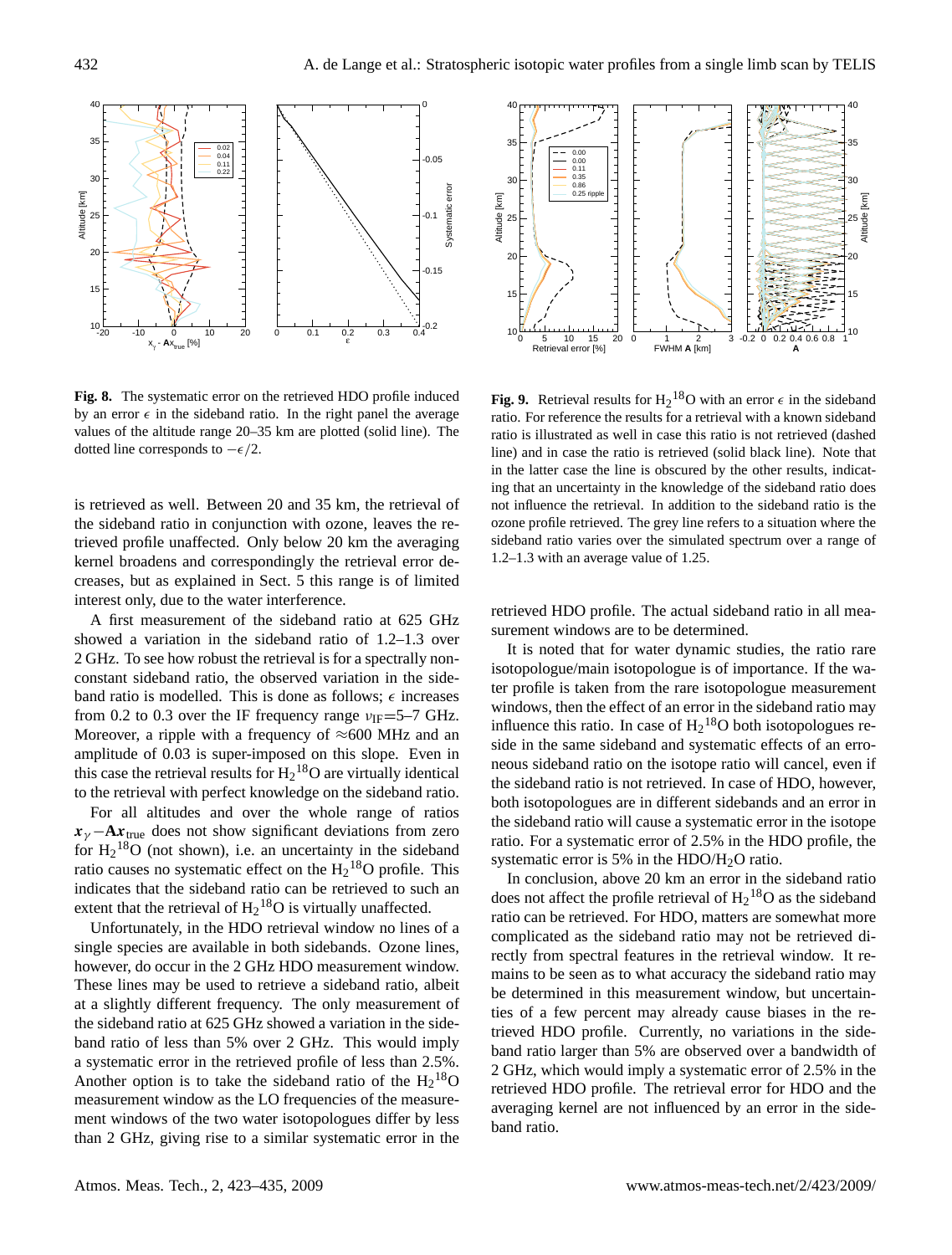## <span id="page-10-1"></span>**6.3 LO frequency**

The LO frequency has an intrinsic instability of 1 MHz due to signal processing. In frequency locking mode the central frequency shows an additional uncertainty of  $\approx$ 2 MHz. In Fig. [10](#page-10-0) it can be seen that shifts up to 3 MHz do not influence the retrieval of the  $H_2$ <sup>18</sup>O profile, when the LO frequency is retrieved as well. If the uncertainty in LO frequency increases to 5 MHz, the averaging kernel broadens somewhat below 20 km, and in conjunction the retrieval error decreases. No systematic errors are observed at altitudes up to flight altitude. At 40 km, however, a systematic error of  $+25\%$  can be observed (not depicted), which is more than the retrieval error of 15% at that altitude. This altitude lies in the range where no tangent points are possible, and is only of minor importance.

For HDO similar retrieval results are obtained.

Hence, uncertainties in the exact LO frequency are not relevant for isotopic water retrievals with TELIS.

## **6.4 Field of view and instrumental lineshape**

The width of the field of view is known within several percent. Simulations show that the importance of this uncertainty becomes only relevant if this value is larger than 10%, and then only in a slight systematic bias below 15 km of less than 1%. This is true even for the case where the field of view width is not retrieved, and hence this error is of no relevance for isotopic water retrieval with TELIS. An asymmetry in the field of view, may in first order be interpreted as a pointing offset which is discussed in Sect. [6.1.](#page-6-3)

The width of the instrumental lineshape depends on the locking mechanism of the LO frequency, but is in both cases much narrower than the pressure broadened atmospheric lines. It is therefore expected that the width of this lineshape is only of minor importance. Indeed, an uncertainty of even 50% does not significantly influence the retrievals, also if this width is kept fixed and is not retrieved. An asymmetry in the instrumental lineshape, may in first order be interpreted as an LO frequency shift which is discussed in Sect. [6.3.](#page-10-1)

## **7 Conclusions**

This paper demonstrates the capability of the 480–650 GHz channel of the TELIS instrument to retrieve profiles for  $H<sub>2</sub><sup>18</sup>O$  and HDO from one single limb scan with an integration time of only 1.5 s per spectrum. This enables water isotopologue profile retrieval at a high spatial/temporal resolution in contrast to current operational platforms.

For both isotopologues the retrieval error is typically 3% in the altitude range of 20–37 km and the averaging kernel width is  $\approx$ 1.5 km, corresponding to the altitude step between two consecutive tangent heights in the limb scan and to the extension of the field of view at tangent point. This is for the undepleted case. For HDO depletions of 30–50% can be



<span id="page-10-0"></span>**Fig. 10.** Retrieval results for  $H_2$ <sup>18</sup>O with an error in the LO frequency. For reference the results are also depicted for a retrieval without a shift in LO frequency for the case that the LO frequency is not retrieved (dashed black line) and that this frequency is retrieved (solid black line). The latter is obscured by the other retrieval results, indicating that the retrieval is almost not influenced by an uncertainty in this frequency.

expected in the stratosphere and consequently the retrieval error will then be  $\approx$ 4%. Expected uncertainties in the local oscillator signal (central frequency, shape, and width), the width of the field of view, and in case of  $H_2^{18}O$ , also the sideband ratio have only limited impact on these retrievals. If the pointing error does not exceed  $\approx$ 5 arc min, this uncertainty is also of minor relevance. In fact, only the sideband ratio may induce a systematic shift in the HDO profile. For the estimated upper limit of 5% in the knowledge of this ratio, the bias in the HDO profile is estimated to be less than 2.5%, which is slightly smaller than the retrieval error. This means that isotopic water can be measured from a single limb scan down to the lower stratosphere with an accuracy and resolution that is sufficient to address the origin of stratospheric water and stratospheric water dynamics.

HDO can even be retrieved between 10–20 km probing the upper troposphere as well. With perfect knowledge of the instrument this can be done with a retrieval error of 1–6% and a FWHM of the averaging kernel of 1.5–2.5 km. However, this retrieval is deteriorated when pointing information has to be retrieved as well. In that case the retrieval error increases up to  $\approx$ 35%.

In that altitude range, the profile of  $H_2$ <sup>18</sup>O becomes intermingled with the profile of the main water isotopologue hampering straightforward interpretation.

In conclusion HDO and  $H_2$ <sup>18</sup>O can both be retrieved in the altitude range 20–37 km from a single limb scan. In addition HDO can also be retrieved between 10 and 20 km, albeit with an enhance retrieval error. It is noted that the sideband ratio may cause a systematic error up to 2.5% in the case of HDO. TELIS can therefore address scientific issues pertaining to water dynamics in the upper troposphere and lower stratosphere.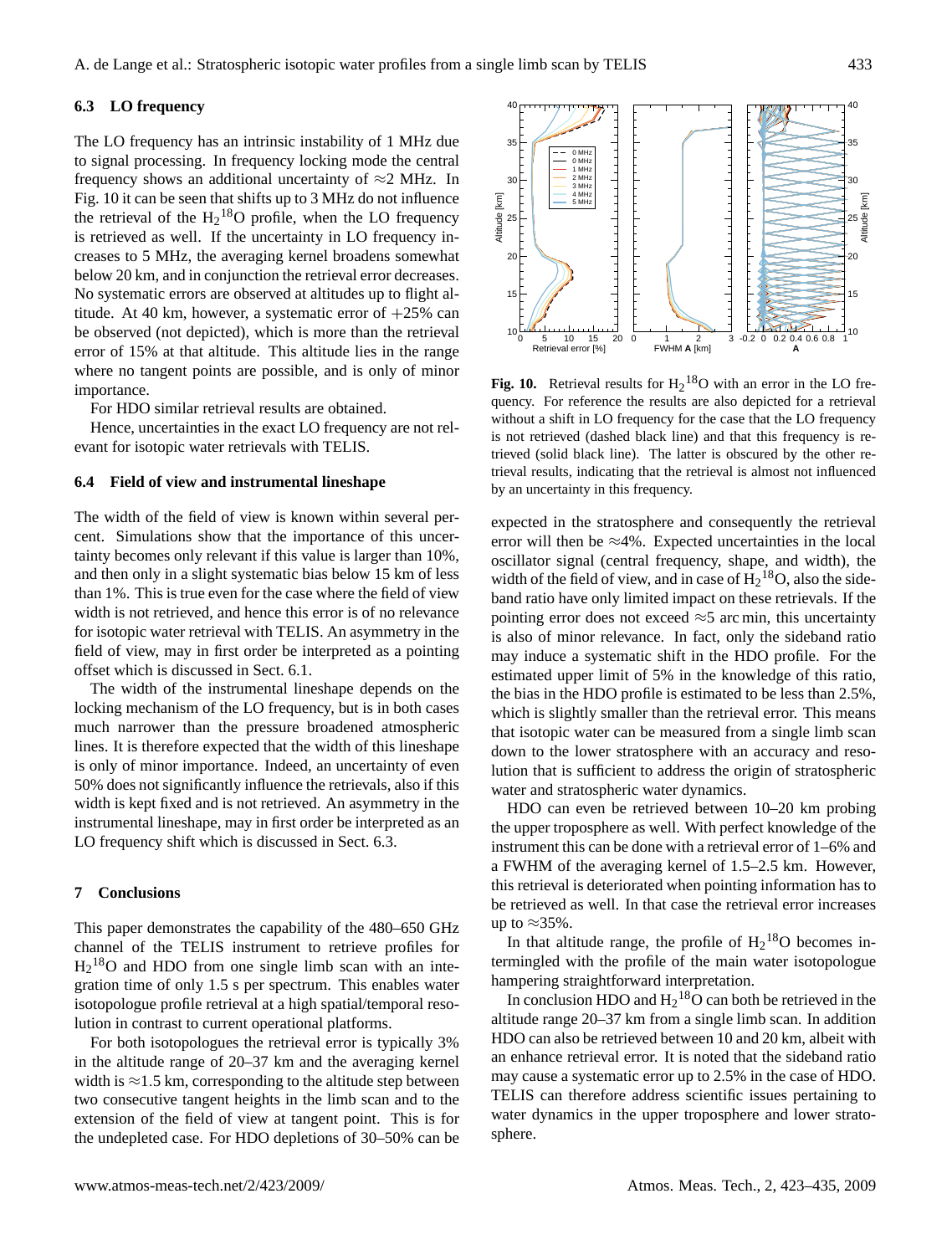*Acknowledgements.* The authors would like to acknowledge Thomas Röckmann for fruitful discussions on isotopic water and its relevance to stratospheric research.

Edited by: G. Stiller

## **References**

- <span id="page-11-28"></span>Anderson, G., Chetwynd, J., Clough, S., Shettle, E., and Kneizys, F.: AFGL atmospheric constituent profiles (0-120km), Tech. Rep. AFGL-TR-86-0110, Air Force Geophysics Laboratory, Hanscom Air Force Base, Bedford, Mass., 1986.
- <span id="page-11-0"></span>Brewer, A.: Evidence for a world circulation provided by the measurements of helium and water vapor distribution in the stratosphere, Q. J. Roy. Meteorol. Soc., 75, 351–363, 1949.
- <span id="page-11-4"></span>Danielsen, E.: A dehydration mechanism for the stratosphere, Geophys. Res. Lett., 9, 605–608, 1982.
- <span id="page-11-11"></span>Franz, P. and Röckmann, T.: High-precision isotope measurements of H2-16O, H2-17O, H2-18O, and the Delta 17O-anomaly of water vapor in the southern lowermost stratosphere, Atmos. Chem. Phys., 5, 2949–2959, 2005,

[http://www.atmos-chem-phys.net/5/2949/2005/.](http://www.atmos-chem-phys.net/5/2949/2005/)

- <span id="page-11-18"></span>Friedl-Vallon, F., Maucher, G., Seefeldner, M., Trieschmann, O., Kleinert, A., Lengel, A., Keim, C., Oelhaf, H., and Fischer, H.: Design and characterization of the balloon-borne michelson interferometer for passive atmospheric sounding (MIPAS-B2), Appl. Opt., 43, 3335–3355, 2004.
- <span id="page-11-27"></span>Hansen, P.: Analysis of discrete ill posed problems by means of the L-curve, SIAM Rev., 34, 561–580, 1992.
- <span id="page-11-3"></span>Holton, J. and Gettelman, A.: Horizontal transport and the dehydration of the stratosphere, Geophys. Res. Lett., 28, 2799–2802, 2001.
- <span id="page-11-16"></span>Hoogeveen, R., Yagoubov, P., de Lange, A., Selig, A., Koshelets, V., Ellison, B., and Birk, M.: Superconducting integrated receiver development for TELIS, Proc. SPIE, 5978, 440–450, 2005.
- <span id="page-11-9"></span>Johnson, D., Jucks, K., Traub, W., and Chance, K.: Isotopic composition of stratospheric water vapor: Implications for transport, J. Geophys. Res., 106, 12219–12226, 2001.
- <span id="page-11-20"></span>Koshelets, V., Ermakov, A., Filippenko, L., Lyudmila, V., Khudchenko, A., Kiselev, O., Sobolev, A., Alexander, S., Torgashin, M., Yagoubov, P., Hoogeveen, R., and Wild, W.: Superconducting integrated submillimeter receiver for TELIS, IEEE T. Appl. Supercon., 17, 336–342, doi:10.1109/TASC.2007.898622, 2007.
- <span id="page-11-23"></span>Liebe, H.: MPM-An atmospheric millimeter-wave propagation model, Int. J. Infrared and Millimeter Waves, 10, 631–650, 1989.
- <span id="page-11-5"></span>Moyer, E., Irion, F., Yung, Y., and Gunson, M.: ATMOS stratospheric deuterated water and implications for tropospherestratosphere transport, Geophys. Res. Lett., 23, 2385–2388, 1996.
- <span id="page-11-14"></span>Nassar, R., Bernath, P. F., Boone, C. D., Gettelman, A., McLeod, S. D., and Rinsland, C. P.: Variability in HDO/H<sub>2</sub>O abundance ratios in the tropical tropopause layer, J. Geophys. Res., 112, D21305, doi:10.1029/2007JD008417, 2007.
- <span id="page-11-25"></span>Phillips, P.: A technique for the numerical solution of certain integral equations of the first kind, J. Assoc. Comput. Mach., 9, 84–97, 1962.
- <span id="page-11-8"></span>Read, W., Schwartz, M., Lambert, A., Su, H., Livesey, N., Daffer, W., and Boone, C.: The roles of convection, extratropical mix-

ing, and in-situ freeze-drying in the Tropical Tropopause Layer, Atmos. Chem. Phys., 8, 6051–6067, 2008.

- <span id="page-11-10"></span>Ridal, M., Jonsson, A., Werner, M., and Murtagh, D. P.: A onedimensional simulation of the water vapor isotope HDO in the tropical stratosphere, J. Geophys. Res., 106, 32283–32294, 2001.
- <span id="page-11-29"></span>Rodgers, C. D.: Inverse Methods for Atmospheric Sounding: Theory and Practice, World Scientific, River Edge, N. J., 2000.
- <span id="page-11-1"></span>Rosenlof, K. H.: How Water Enters the Stratosphere, Science, 302, 1691–1692, 2003.
- <span id="page-11-22"></span>Rothman, L., Jacquemart, D., Barbe, A., Benner, D. C., Birk, M., Brown, L., Carleer, M., Jr., C. C., Chance, K., Coudert, L., Dana, V., Devi, V., Flaud, J.-M., Gamache, R., Goldman, A., Hartmann, J.-M., Jucks, K., Maki, A., Mandin, J.-Y., Massie, S., Orphal, J., Perrin, A., Rinsland, C., Smith, M., Tennyson, J., Tolchenov, R., Toth, R., Auwera, J. V., Varanasi, P., and Wagner, G.: The HI-TRAN 2004 molecular spectroscopic database, J. Quant. Spectrosc. Radiat. Transfer, 96, 139–204, 2005.
- <span id="page-11-2"></span>Sherwood, S. and Dessler, A.: On the control of stratospheric humidity, Geophys. Res. Lett., 27, 2513–2516, 2000.
- <span id="page-11-6"></span>Smith, J., Ackerman, A., Jensen, E., and Toon, O.: Role of deep convection in establishing the isotopic composition of water vapor in the tropical transition layer, Geophys. Res. Lett., 33, L06812, doi:10.1029/2005GL024078, 2006.
- <span id="page-11-12"></span>Steinwagner, J., Milz, M., von Clarmann, T., Glatthor, N., Grabowski, U., Höpfner, M., Stiller, G. P., , and Röckmann, T.: HDO measurements with MIPAS, Atmos. Chem. Phys., 7, 2601– 2615, 2007,

[http://www.atmos-chem-phys.net/7/2601/2007/.](http://www.atmos-chem-phys.net/7/2601/2007/)

- <span id="page-11-24"></span>Tikhonov, A.: On the solution of incorrectly stated problems and a method of regularization, Dokl. Akad. Nauk SSSR, 151, 501– 504, 1963.
- <span id="page-11-26"></span>Twomey, S.: On the numerical solution of Fredholm integral equations of the first kind by inversion of the linear system produced by quadrature, J. Assoc. Comput. Mach., 10, 97–101, 1963.
- <span id="page-11-13"></span>Urban, J., Lautié, N., Murtagh, D., Eriksson, P., Kasai, Y., Loßow, S., Dupuy, E., de La Noë, J., Frisk, U., Olberg, M., Flochmoën, E. L., and Ricaud, P.: Global observations of middle atmospheric water vapour by the Odin satellite, Planet. Space Sc., 55, 1093– 1102, 2007.
- <span id="page-11-21"></span>Vleck, J. V. and Weisskopf, V.: On the Shape of Collision-Broadened Lines, Rev. Mod. Phys., 17, 227–236, 1945.
- <span id="page-11-7"></span>Webster, C. and Heymsfield, A.: Water Isotope Ratios D/H, 18O/16O, 17O/16O in and out of Cloud Map Dehydration Pathways, Science, 302, 1742–1745, 2003.
- <span id="page-11-19"></span>Weidner, F., Bösch, H., Bovensmann, H., Burrows, J., Butz, A., Camy-Peyret, C., Dorf, M., Gerilowski, K., Gurlit, W., Platt, U., von Friedeburg, C., Wagner, T., and Pfeilsticker, K.: Balloonborne limb profiling of UV/vis skylight radiances,  $O_3$ ,  $NO_2$ , and BrO: technical set-up and validation of the method, Atmos. Chem. Phys., 5, 1409–1422, 2005,

[http://www.atmos-chem-phys.net/5/1409/2005/.](http://www.atmos-chem-phys.net/5/1409/2005/)

- <span id="page-11-15"></span>Worden, J., Bowman, K., Noone, D., Beer, R., Clough, S., Eldering, A., Fisher, B., Goldman, A., Gunson, M., Herman, R., Kulawik, S. S., Lampel, M., Luo, M., Osterman, G., Rinsland, C., Rodgers, C., Sander, S., Shephard, M., , and Worden, H.: Tropospheric Emission Spectrometer observations of the tropospheric HDO/H2O ratio: Estimation approach and characterization, J. Geophys. Res., 111, D16309, doi:10.1029/2005JD006606, 2006.
- <span id="page-11-17"></span>Yagoubov, P., de Lange, G., Golstein, H., de Jong, L., de Lange,